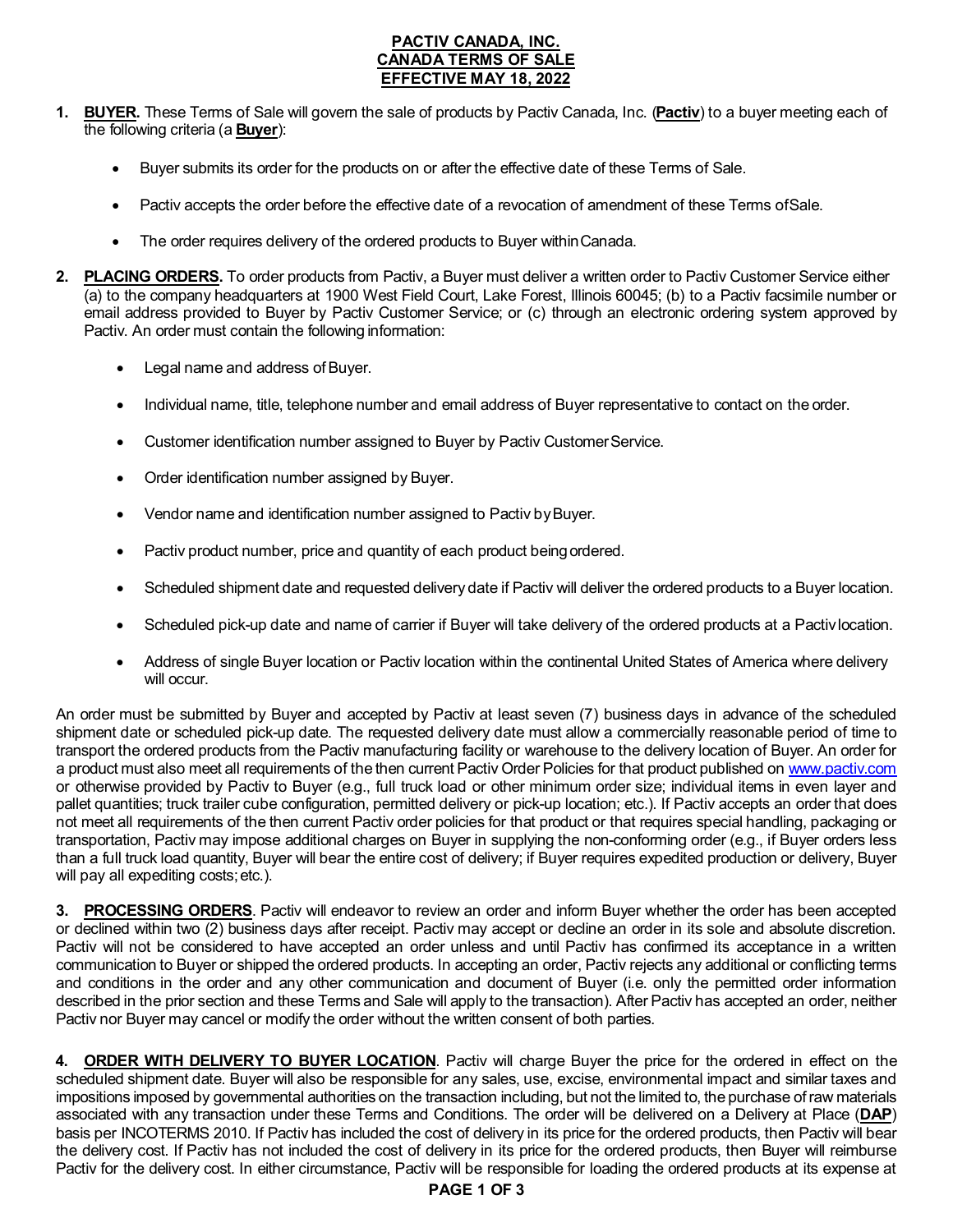## **PACTIV CANADA, INC. CANADA TERMS OF SALE EFFECTIVE MAY 18, 2022**

the point of shipment, and Buyer will be responsible for unloading the ordered products at its expense at the point of delivery. Pactiv will select the carrier and decide on the method and route of transportation for an order delivered to a Buyer location. Title to and risk of loss for the ordered products will transfer to Buyer once the ordered products have been tendered by Pactiv's carrier for unloading at the loading dock at the Buyer's location. Pactiv will require its carrier to complete delivery of the ordered products within a 2- hour "delivery window" scheduled with Buyer on the requested delivery date, but Pactiv not be liable under any circumstance for delays caused or occurring after shipment. If Pactiv's carrier arrives at the Buyer's location within the first thirty (30) minutes of the scheduled 2-hour "delivery window" on the requested delivery date and Buyer fails to accept delivery within that scheduled 2-hour "delivery window", then Buyer will pay or reimburse Pactiv for any detention charges imposed by its carrier as a result of the Buyer's delay (not to exceed \$50 perhour).

**5. ORDER WITH PICK-UP AT PACTIV LOCATION**. Pactiv will charge Buyer the price for the ordered products in effect on the scheduled pick-up date. Buyer will also be responsible for any sales, use, excise, environmental impact and similar taxes and impositions imposed by governmental authorities on the transaction including, but not the limited to, the purchase of raw materials associated with any transaction under these Terms and Conditions. If the cost of delivery is included in the published price, Pactiv will credit Buyer the amount of the pick-up allowance in effect for the ordered products on the scheduled pick-up date. The order will be delivered on an Ex-Works (**EXW**) basis per INCOTERMS 2010. Pactiv will be responsible for loading the ordered products at its expense at the point of shipment, and Buyer will be responsible for unloading the ordered products at its expense at the point of delivery**.** Title to and risk of loss for the ordered products will transfer to Buyer once the ordered products have been loaded in the truck trailer or other container and placed in the custody of the Buyer's carrier. Buyer will require its carrier to complete delivery of the ordered products within a "pick-up window" scheduled with Pactiv on the requested pick-up date. The "pick-up window" will be two (2) hours if Pactiv has agreed to furnish the Buyer's carrier with a pre-loaded truck trailer or other container on the requested pick-up date. The "pick-up window" will be six (6) hours if Pactiv has agreed to load an empty truck trailer or other container provided by the Buyer's carrier on the requested pick-up date. If the Buyer's carrier arrives at the Pactiv location within the first thirty (30) minutes of the scheduled "pick-up window" on the requested pick-up date and Pactiv fails to complete delivery within that scheduled "pick-up window", then Pactiv will pay or reimburse Buyer for any detention charges imposed by its carrier as a result of Pactiv's delay (not to exceed \$50 perhour).

**6. ACCEPTANCE OR REJECTION OF DELIVERED PRODUCTS.** Buyer will have a period of thirty (30) days after delivery in which to inspect delivered products and either accept or reject them. Buyer will be deemed to have accepted any delivered products which Buyer sells or uses, or which suffer any loss or damage, during the 30-day period. Buyer may only reject a delivered product for the reasons permitted under the then current Product Return Policy published on [www.pactiv.com](http://www.pactiv.com/) or otherwise provided to Buyer (i.e., quality defect; damage-in-transit; mis-ship error) and only if Buyer complies with such policy. Any delivered products that Buyer does not reject and return in compliance with such policy will be deemed accepted on the thirtieth (30<sup>th</sup>) day. Once Buyer has accepted a delivered product, Buyer may not revoke its acceptance for any reason other than as provided in Section9.

# **7. PAYMENT.**

- **a.** Buyer will pay Pactiv the price and any other amounts owed by Buyer under these Terms of Sale for the ordered products by the due date specified in the Pactiv invoice. If a due date is not specified in the Pactiv invoice, the due date will be the thirtieth  $(30<sup>th</sup>)$  day after the date of the Pactiv invoice.
- **b.** Payments will be in Canada dollars and must be made by ACH or another form of electronic funds transfer approved by Pactiv (i.e., payment by check is unacceptable). A payment will be considered made on the date the Buyer's funds have been deposited in and credited to Pactiv'saccount.
- **c.** If Pactiv offers a cash discount to Buyer to encourage the earlier payment of the amount owed, the cash discount will be applied against the "net price" of the ordered products (i.e., price less any freight, taxes, duties, rebates, allowances, returns, credits and other deductions and charges incurred or approved in writing by Pactiv on the transaction). A cash discount will only be earned if the invoiced amount, less the cash discount, is deposited in and credited to Pactiv's account on or before the payment deadline specified for the cashdiscount.
- **d.** If the due date of an invoice or payment deadline for a cash discount falls on a Saturday, Sunday or U.S. federal holiday, the due date or payment deadline will be extended to the next business day.
- **e.** If Buyer fails to pay Pactiv an amount owed by the due date, including, without limitation, if Buyer takes an unearned cash discount or other unauthorized deduction, then the delinquent amount will bear interest from the date of delinquency until the date of payment at an annual interest rate of eighteen percent (18%) or the maximum interest permitted under Illinois law, whichever is lower. In addition, Buyer will reimburse Pactiv for any attorney fees, expert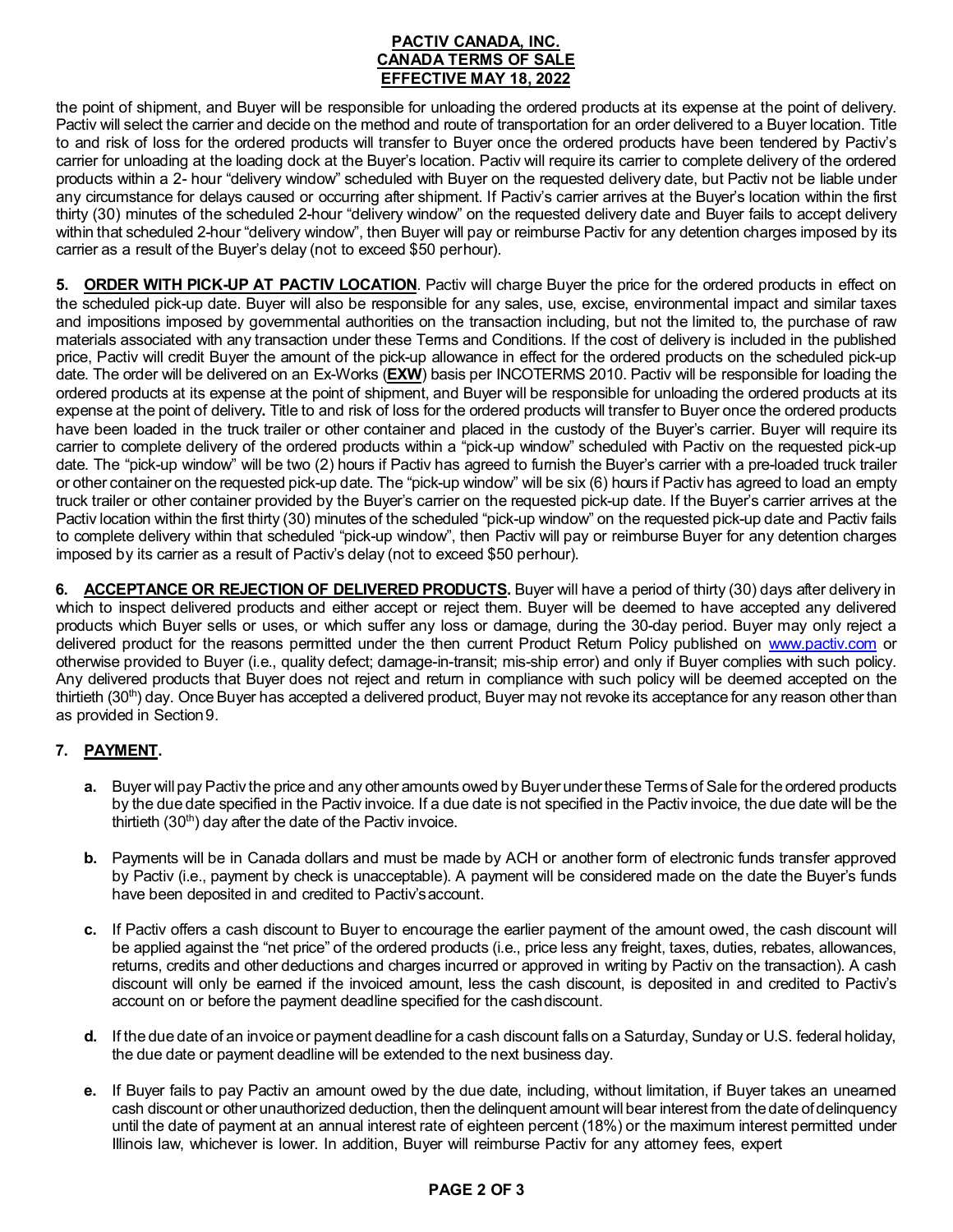### **PACTIV CANADA, INC. CANADA TERMS OF SALE EFFECTIVE MAY 18, 2022**

fees, court costs and other expenses incurred by Pactiv in collecting a delinquent amount and accrued interest on such delinquent amount.

**f.** Buyer may not withhold, offset or otherwise deduct from the invoiced amounts owed under these Terms of Sale without the written consent of Pactiv. If Buyer pays Pactiv less than the invoiced amount owed without Pactiv's written consent for any reason, then Buyer must provide a written notice explaining the basis for the amount withheld, offset or deducts, along with any substantiating documentation and any partial payment, on or before the invoice due date. A failure by Buyer to submit a timely written notice to Pactiv by the invoice due date will deemed a waiver of any defense to nonpayment of the invoice amount owed and any claim against Pactiv onthe transaction.

**8.** CREDIT. Pactiv reserves the right in its sole and absolute discretion to determine the credit limit of Buyer and to adjust it any time. If the credit limit of a Buyer has been or will be exceeded or if Pactiv determines that there has a been an adverse change in the creditworthiness of Buyer, Pactiv may require payment in advance or other adequate assurance acceptable to Pactiv before Pactiv accepts the order or delivers the ordered products. A failure by Buyer to pay Pactiv an amount owed when due on an order will be immediate grounds to suspend or terminate further performance or require payment in advance of Pactiv accepting an order or delivering ordered products.

**9. WARRANTIES.** Pactiv warrants to Buyer as of the date of delivery of the ordered product that:

- Pactiv has transferred good title to such to Buyer on such date free and clear of all liens and encumbrances arising by, through and under Pactiv (**Title Warranty**).
- The product does not infringe on such date on any Canada patent of any third-party (**Non-Infringement Warranty)**.
- The product complies in all material respects on such date with the written specification for the product published by Pactiv on [www.pactiv.com](http://www.pactiv.com/) or otherwise provided by Pactiv toBuyer (**Quality Warranty**).

If there has been a breach of the Quality Warranty, Buyer must notify Pactiv within sixty (60) days of delivery of the defective product. The sole remedy of Buyer for a breach of warranty will be to return the defective product to Pactiv for a refund or a credit in accordance with the then current Product Return Policy published on [www.pactiv.com](http://www.pactiv.com/) or otherwise provided by Pactiv to Buyer. Pactiv disclaims all other warranties and representations regarding its products and performance, whether express or implied, including, without limitation, the implied warranty of merchantability and the implied warranty of fitness for a particular purpose. Buyer acknowledges that it has not relied on, and waives any claim based on, any other alleged warranties and representations.

**10. LIMITATION OF LIABILITY.** Pactiv will not have any liability to Buyer or any other person for any delay in supplying an ordered product or other performance arising from events or conditions beyond the reasonable control of Pactiv, including, without limitation, natural disasters; shortages in material; strikes, slowdowns and other labor disputes; governmental actions; a breach, negligence, criminal misconduct or other act or omission of any third-party; fire or other insured or uninsured casualty. Pactiv will not have any liability to Buyer or any other person for any consequential, incidental, indirect, exemplary, punitive or any other types of indirect damages for a breach by Pactiv of these Terms of Sale on a transaction or arising from the resale, transportation, storage, use or disposal of a Pactiv product after Pactiv's delivery to Buyer. Any liability of Pactiv to Buyer will be limited to direct damages and will not exceed, in the aggregate, the amount actually received by Pactiv from Buyer for the product involved in the breach or other claim oroccurrence.

**11. CHOICE OF LAW AND FORUM.** These Terms of Sale and any transaction based on them for the sale of products by Pactiv to Buyer will be governed by the laws of the Province of Ontario and the nation of Canada regardless of choice-of-law principles. Pactiv and Buyer submit to the non-exclusive personal jurisdiction and venue of courts of competent subject matter jurisdiction located in Ontario, Canada. Except as limited in these Terms of Sales, Pactiv or Buyer may exercise all rights and remedies available at law and in equity for a breach.

**12. MISCELLANEOUS.** These Terms of Sale and the information in accepted order specified in Section 2 will represent the full, final and complete agreement between the parties with regards to the purchase and sale of the ordered products and will supersede all prior and contemporaneous oral or written requests, quotations, proposals correspondence and other documents and communications. These Terms of Sale may only be added to or modified for a Buyer in a written agreement signed and exchanged by a Vice-President or higher-level officer of Pactiv and an authorized representative of Buyer.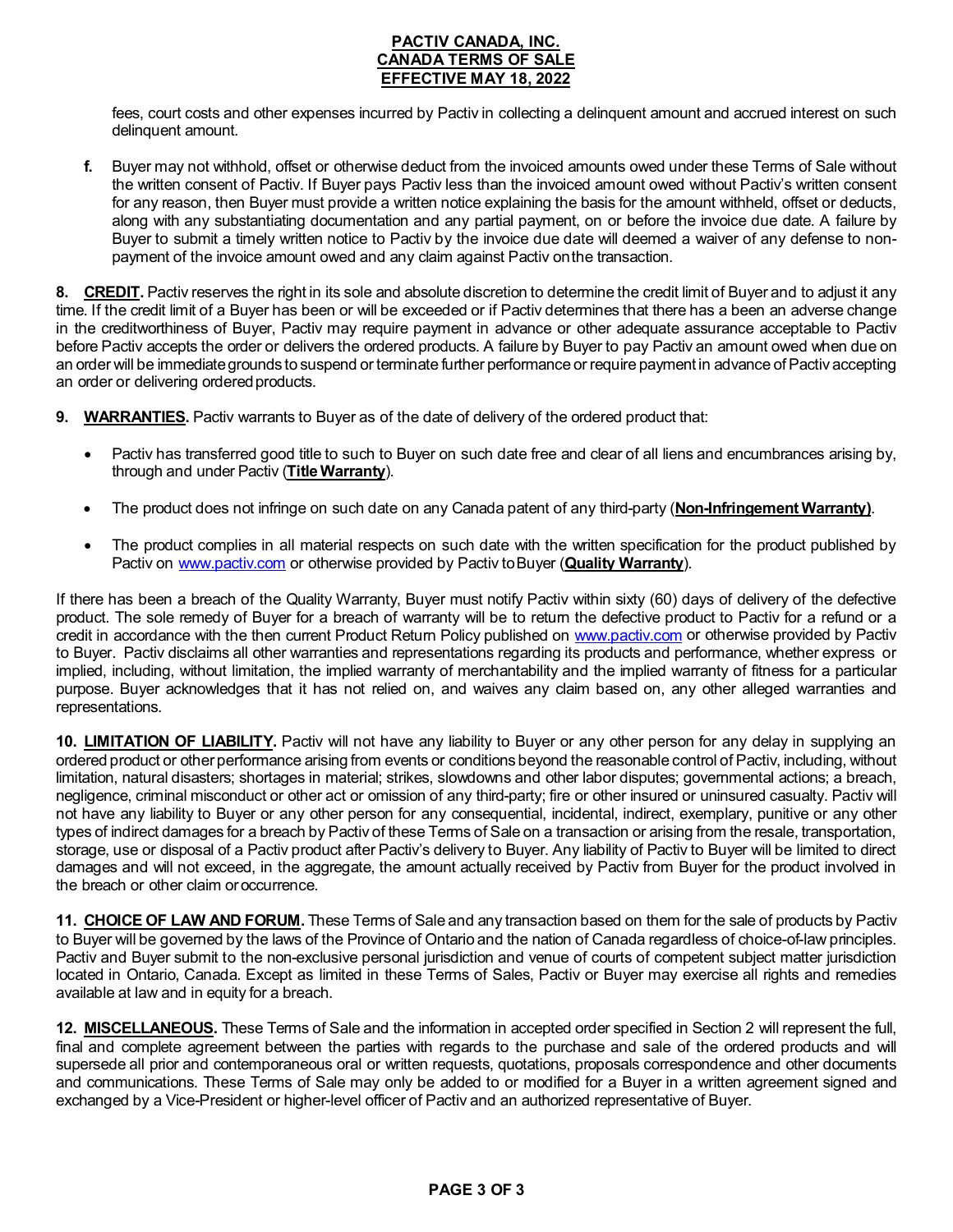### **PACTIV CANADA, INC. PRODUCT RETURN POLICY EFFECTIVE SEPTEMBER 1, 2015**

#### **General Terms**

All claims for Pactiv products sold in Canada will be pursuant to this policy. If Pactiv is notified of a product claim within the required notification period and authorizes the return of a product in compliance with this policy, Pactiv will provide a credit or refund for the returned product in full satisfaction of the product claim. If Pactiv is not notified of a product claim within the required notification period or if a product is not returned within the authorized return period, the product claim will be deemed waived. Pactiv will evaluate and only accepted product returns and grant credits or refunds for valid quality, damage-in-transit or mis-ship product claims as outlined in this policy.

- To receive a credit for a returned product, a customer must request a Pactiv Return Authorization Number (**RA**) by email or phone as provided below.
- Return authorizations need to be requested within the appropriate notification period for each return type. Requesting a return authorization does not guarantee that Pactiv will accept the return or issue a credit.
- The RA number must accompany all return shipments; shipments arriving without an RA number will be refused (a RA number may be referenced on a bill of lading).
- For your convenience, below are the methods to request an RA number:
	- o Email your designated Returns Coordinator or the Pactiv Return Goods email address at *[fscanadapod@pactiv.com](mailto:fscanadapod@pactiv.com)*.
	- o Call (800) 323-3041 or your designated Returns Coordinator directly.
- A Pactiv Returns Coordinator will provide Buyer with an approved RA number within 2 business days after Pactiv confirms that the product is being returned for a valid quality, damage-in-transit or mis-ship product claim. The Return Coordinator will issue a credit memo within 5 business days of receipt of returned product at the Pactiv warehouse provided that the product is returned in its original delivered condition and matches the RA number. If a customer also desires to receive replacement product, the customer will be directed to provide a new purchase order to Pactiv Customer Service.
- An authorized credit amount will be based on the last invoiced purchase price for each item of the authorized return less the applicable cash discount.
- No credit will be authorized for products damaged in transit in returning to Pactiv; credit will be authorized only for cases returned in original delivered condition.
- All RA numbers will expire 60 days from the date they are issued. No replacement product or credit will be given for any products covered by the RA number that are returned after this period.
- Deductions must not be taken against original invoice and should be taken only after the credit memo has been issued.
- Pactiv reserves the right to offset unauthorized return deductions against any payments due to a customer.
- Buyer will provide Pactiv with all reasonably requested information related to a product claim and afford Pactiv a reasonable opportunity to examine and test the product that is the basis for the claim.

#### **Quality Returns**

- This category only applies to products with defects in design, material or manufacture caused by Pactiv.
- Quality issues should be addressed to your Sales Representative or Returns Coordinator assigned to quality issues.
- All quality related returns must be reported in writing via a request for return authorization within 60 days of invoice date (notice requirement is 10 days from delivery for Earth Choice products).
- Picture evidence must be provided for all quality related claims.